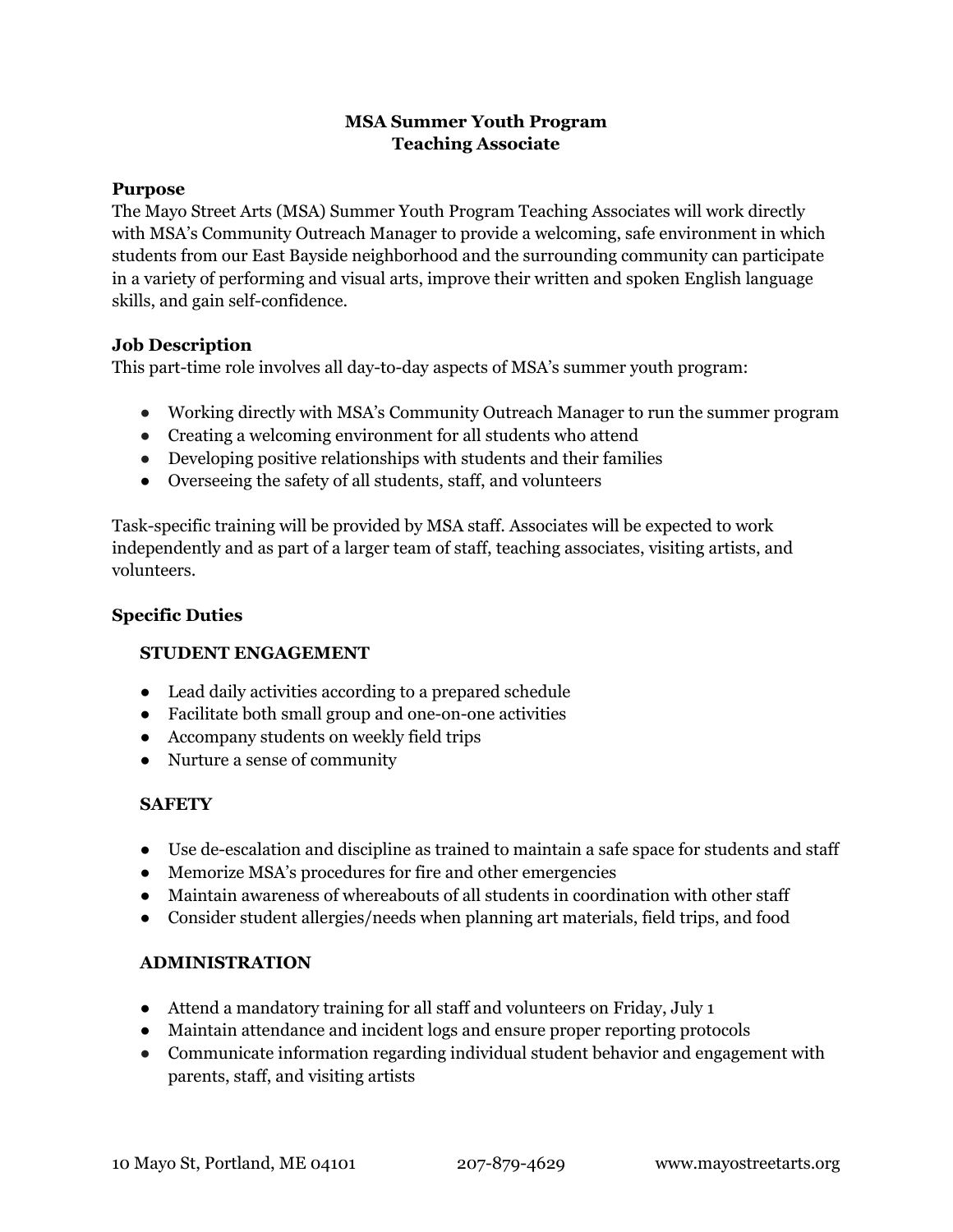### **OTHER**

- Prepare, serve, and clean-up lunch and snack
- Clean the space at end of day
- Stay with students until their parent/guardian arrives

### **Qualifications**

Successful candidates should have comfort interacting with a large group of young students from a diverse array of backgrounds, the ability to model patience and de-escalation during conflicts, a love of the arts, and English language proficiency.

Additional skills of interest include:

- Empathy, patience, and caring
- $\bullet$  Teaching experience/past work with children ages 5-11
- Ability to work with a group of 15-25 students (with volunteer assistance)
- First-Aid/CPR certification
- Background in the arts
- ELL experience

Candidates will be required to complete a fingerprint and background check through the Maine Department of Education prior to hiring. MSA will pay the \$70 fee.

#### **Languages**

MSA staff conduct regular business in English, however many of our neighbors in East Bayside are non-native English speakers. Special consideration will be given to individuals with proficiency in other languages, especially Arabic, French, Lingala, Portuguese, Somali, and Spanish.

#### **Work Schedule**

MSA's Summer Youth Program Teaching Associates will work approximately 20 hours per week from July 5 - August 18, 2022. A mandatory training will also take place on Friday, July 1.

Morning associates will arrive at MSA ready to work by 8:00 AM and stay through clean-up at the end of lunch, until approximately 1:00 PM. Students ages 5-7 will attend the morning session.

Afternoon associates will arrive ready to work by 12:00 PM to prepare lunch and stay through student pick-up and clean-up at the end of the day, until approximately 5:00 PM. Students ages 7-11 will attend the afternoon session.

In the event that associates are unable to work due to illness or family emergency, they will be expected to contact MSA's Community Outreach Manager via both email and text at least two hours prior to their scheduled shift.